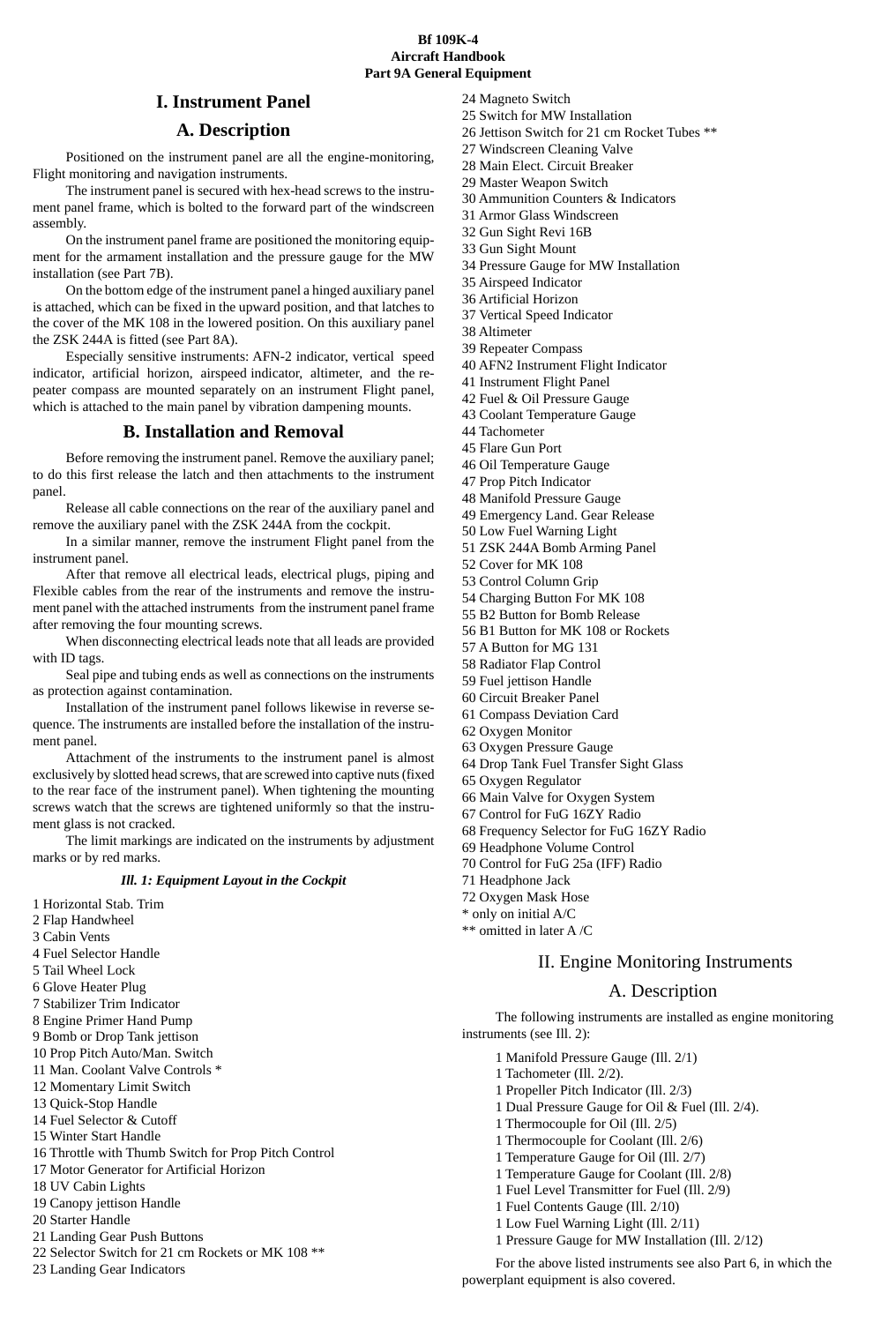For operation, removal and installation, inspection and servicing see the corresponding *D. (Luft) T.*

### **1. Manifold Pressure Gauge**

The manifold pressure gauge with a measuring range of 0.6 to 1.8 atms. is installed in the lower right of the instrument panel. The pressure line is attached to the supercharger exhaust tube and passes through the fuselage forward bulkhead.

#### **2. Tachometer**

To measure engine RPMs a mechanical tachometer with a measuring range of 500 to 3500 RPM is mounted on the right of the instrument panel. Operation is through a two piece flexible shaft, which along with the tachometer drive is attached to the rear of the engine.

### **3. Propeller Pitch Indicator**

The propeller pitch indicator is positioned on the right of the instrument panel nest to the tachometer. The pitch indicator is connected by a flexible cable and angular drive to a dual-purpose adjusting unit mounted under the front of the engine.

#### **4. Dual Pressure Gauge**

For fuel and oil pressure measurement, a dual pressure gauge is installed, which is positioned on the right of the instrument panel and is provided with an indicator for fuel and oil pressure. Pressure is tapped from the fuel transfer pump and from the oil filter respectively. On the pressure line connector at the engine a safety check valve is built into the fuel pressure line.

### **5. Thermocouple for Oil and Coolant Temperature**

The thermocouple for oil temperature is inserted in the elbow of the oil flow line and the thermocouple for coolant temperature is inserted in the vapor separator on the right side of the engine.

#### **6. Temperature Gauge for Oil and Coolant**

The electrical oil temperature gauge and the coolant temperature gauge are positioned on the upper right of the instrument panel.

The oil temperature gauge shows the inlet temperature and the coolant temperature gauge the outlet temperature.

#### **7. Fuel Level Transmitter**

The fuel level transmitter is fitted to the cover on the top of the main fuel tank. The fuel level transmitter is fitted with a contact for low fuel warning, it operates the electrical fuel contents gauge and switches on the low fuel warning light.

## **8. Fuel Contents Gauge**

The fuel contents gauge is positioned on the lower right of the instrument panel. An accurate indication is given only in flight attitude.

# **9. Low Fuel Warning Light**

The low fuel warning light is positioned on the lower right of the instrument panel. The light indicates when the fuel level in the fuel tank is sufficient for only about 10 minutes of flight.

#### **10. Pressure Gauge for MW Installation**

The pressure gauge for the MW (Methanol-Water) installation is positioned on the upper right of the instrument panel frame and is con-nected to the feed line for MW mixture by a pressure line (see also Part 7B).

## **III. Flight Monitoring and Navigation Instruments**

## **A. Description**

*Ill. 2: Overview of the Engine Monitoring instruments (For key to diagram see text)*

Flight Monitoring Instruments

The following instruments are installed for flight monitoring purposes (see Ill. 3):

- 1 Airspeed Indicator 1 Heatable Pitot Tube
- 
- 1 Pressure Altimeter 1 Rate of Climb Indicator
- 1 Differential Pressure Tank

Also in the instrument panel there is a cutout for the installation of an aircraft clock.

#### **1. Airspeed Indicator**

The airspeed indicator with a measuring range of 100 to 900 km/h is positioned on the upper left of the instrument flight panel.

### **2. Pitot Tube**

The Heatable pitot tube for airspeed is installed in the wing tip of the left wing. Transmission of the dynamic and static pressures to the airspeed indicator is through tubing.

### **3. Pressure Altimeter**

For altitude measurement, a pressure altimeter is fitted on the instrument flight panel underneath the airspeed indicator. The altimeter is connected to the Static pressure line.

#### **4. Rate of Climb Indicator**

To indicate the climb and descent speeds of the aircraft, a rate of climb indicator is installed on the upper right of the instrument flight panel. The indicator is connected on one side to the static pressure line and on the other side to the differential pressure tank.

#### **5. Differential Pressure Tank**

The differential pressure tank for the rate of climb indicator is located in the fuselage ahead of the instrument panel and is attached by clamps to two mounting brackets, which are screwed to the Z-section former of the forward fuselage deck.

## *Ill. 3: Overview of the Flight Monitoring Instruments*

- 1. Airspeed Indicator
- 2. Pitot Tube
- 3. Pitot Pressure Tubing
- 4. Electrical-lead for Pitot Heater 5. Pressure Altimeter
- 6. Rate of Climb Indicator
- 7. Differential Pressure Tank
- 8. Circuit Breaker Panel
- Navigation Instruments

The following navigation instruments are installed (see Ill. 4): 1 Master Compass

- 1 Repeater Compass
- 1 Artificial Horizon 1 Convertor

#### **6. Master Compass**

The master compass is in the lower rear fuselage in section 5 in a spring suspension mounting. After serial No. ...... the Master Compass is installed lit upper fuselage section 5 and in reconnaissance aircraft in up-per fuselage section 6. It is connected electrically to the repeater compass and controls its course card.

#### **7. Repeater Compass**

The repeater compass is installed at the bottom of the instrument flight panel It is a navigation instrument whose course display is controlled electrically by the master compass.

### *Ill. 4: Overview of the Navigation as well as the Rescue and safety*

- *equipment* 1. Master Compass
	- 2. Repeater Compass
	- 3. Artificial Horizon
	- 4. Motor-Generator
	- 5. Safety Belts
	- 6. Flare Gun Port
	- 7. Circuit Breaker for the Compass Installation

# *Ill. 5: Master Compass*

1. Master Compass 2. Mounting

#### **8. Artificial Horizon**

The artificial horizon displays the attitude of the aircraft in space and is positioned at the top of the instrument flight panel.

# **9. Motor-Generator**

The Motor-Generator powers the artificial horizon and is mounted in front of the instrument panel on the left fuselage wall.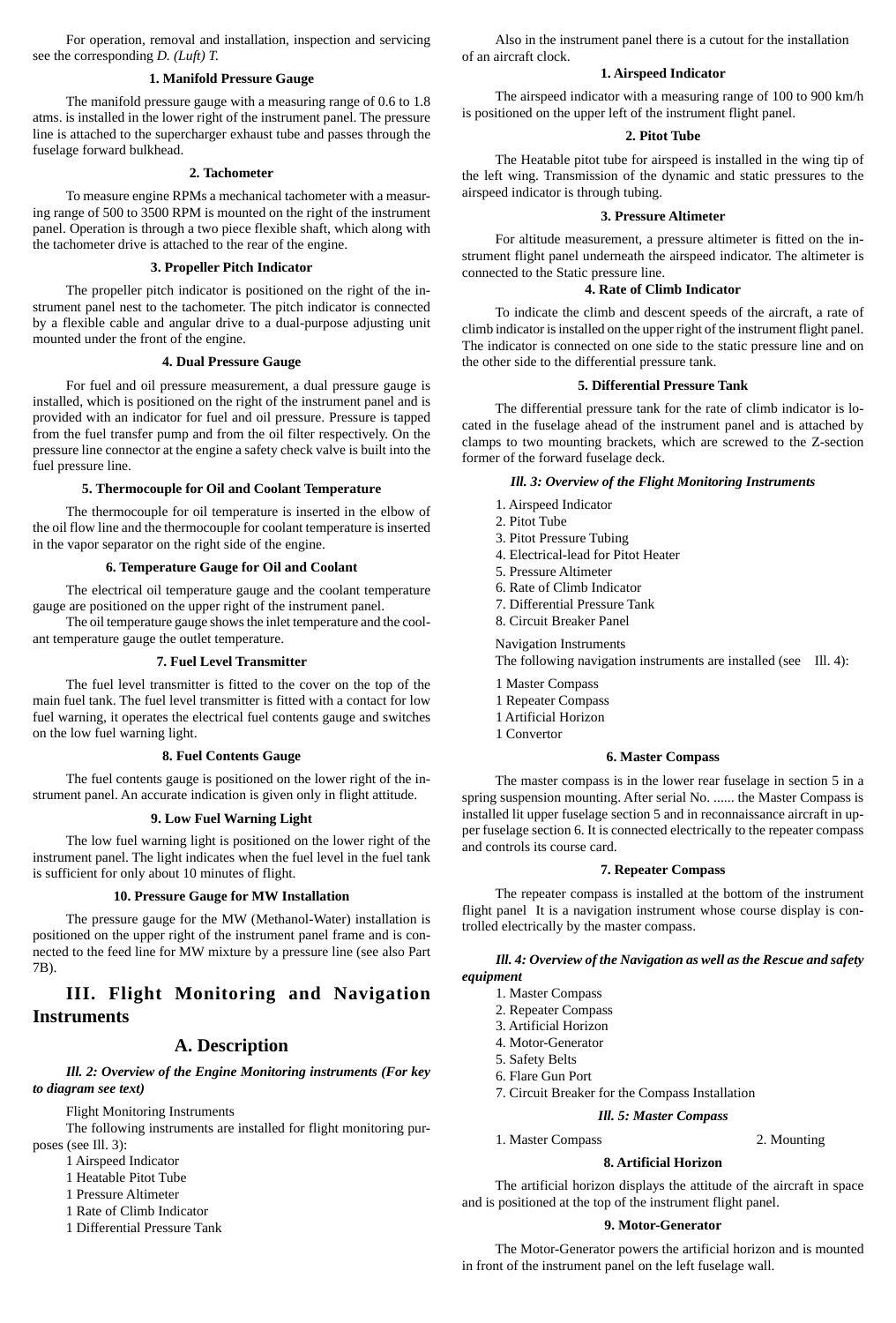## *Ill. 6: Diagram of the Oxygen System* FUSELAGE RIGHT WING

O2 Monitor 2-liter-spherical

Demand Oxygen Regulator Reducer with Filter  $\frac{1}{\frac{1}{\sqrt{2}}}$  Check Valve Flow Valve  $\overline{\omega}$  External

**Couplings** 

cylinders

Connector with Shut-Off Valve

Bulkhead Fitting

## **IV. Oxygen System Installation**

### **A. Description**

For the Oxygen Breathing System the following equipment is installed:

3 Oxygen Supply Cylinders (Spherical Cylinders)

- 1 Check Valve
- 1 External Connector with Shut-off Valve
- 1 Demand Breathing Regulator
- 1 Flow Valve
- 1 O<sub>2</sub> Monitor 1 Pressure Gauge
- will be replaced by an  $0<sub>2</sub>$  indicator

The layout of the equipment for the oxygen system is shown in

Illustration 7. The 2-liter oxygen spherical cylinders are fastened to two support beams and are housed in the area between ribs 10 and 12 lit the right wing. Between ribs 10a and 10 a stiffening bracket is fastened on which the support beams are mounted

The installation is filled through the external connector, which is accessible through a handhole on the wing underside.

To prevent venting of oxygen from the external connector a check valve is installed in the fill line between the external connector and the oxygen cylinders, in addition to the shut-off valve.

The demand regulator, pressure gauge,  $0<sub>2</sub>$  monitor and flow valve are grouped in the unit console on the right side of the cockpit. Oxygen is supplied in the normal mode by the demand regulator of

the breathing system by opening the shut-off valve. The pressure gauge indicates the oxygen pressure in the system and the  $0<sub>2</sub>$  monitor shows t lie proper operation of the breathing system Above 8000 meters the regulator

of the breathing system supplies pure oxygen The tubing of the system is marked with ID bands, a blue stripe with a white ring around each end.

## **B. Removal and Installation**

#### **CAUTION!**

During removal and installation of the oxygen system ensure that the system does not come into contact with oil and grease.

Before removal the oxygen is vented as follows:

After closing the shut-off valve, loosen the pipe fitting after the valve or on the regulator. Then slowly opening the shut-off valve on the unit console and allow the  $O<sub>2</sub>$  to flow out. After completely emptying the system, first unscrew the tubing couplings, Next, loosen the support beams from the stiffening brackets and remove the beams and attached cylinders. **Example 18. Follow Solution**<br> **Reducer** with Filter<br> **Example 18. External**<br> **Check Valve**<br> **External**<br> **Chometers**<br> **Chometers**<br> **Chometers**<br> **Chometers**<br> **Chometers**<br> **Chometers**<br> **Cover System Installation**<br> **Cover Sy** 

#### *Ill. 7: Plan of the Oxygen System*

- 1. Oxygen-Spherical Cylinders 9. Pressure Gauge<br>2. Support Beams 10.  $O_2$  Monitor
- 2. Support Beams 10. O<sub>2</sub> Monitor<br>3. Stiffening Brackets 11. Unit Console
- 3. Stiffening Brackets 11. Unit Console<br>
4. External Connector with 12. Tubing Coupling
- 4. External Connector with<br>5. Shut-off Valve
- 5. Shut-off Valve 13. Tubing Coupling<br>6. Flow Valve 14. Access Panel
- 6. Flow Valve 14. Access Panel<br>
7. Check Valve 15. Handhole Cover
- 

## 8. Demand Regulator *Ill. 8: Unit Console in the Right Side of the Cockpit*

- 1. Demand Regulator
- 2. Flow Valve
- 3. Pressure Gauge
- 4. 0<sub>2</sub>Monitor 5. Unit Console
- 
- 6. Decking (Right Instrument Console) 7. Push Button 02 Bypass
- 6. Breathing Hose
- 

For the removal of the unit console, first remove the instrument console next to the unit console. Nest unscrew the tubing couplings and the mounting screws and remove the unit console.

The installation of the breathing system follows in reverse order from the removal.

### **CAUTION!**

When installing the tubing, check for correct flare and the presence of the thrust ring; also for undamaged inlet and threads.

## **C. Operation of the Oxygen System**

Before flight put on the oxygen mask and check the breathing system for problem free operation. Use the oxygen system at altitudes above 4000 m; to do so open the oxygen flow valve. Watch pressure gauge and 02 flow monitor (especially if hit!).

To pressure check the oxygen mask, fold the hose and squeeze it together.

In case of breathing difficulties or oxygen emergencies, depress pushbutton momentarily a few times.

When finished with the oxygen system, close flow valve.

# **D. Filling the Oxygen System**

Filling the oxygen system is done from the opening of the

handhole cover beneath the external connector in the right wing. Momentarily blow out the external connector and high pressure line. Attach the high pressure line of the oxygen fill equipment, open the shut-off valve.

After opening the flow valve, fill oxygen system to 165 Atm.

(2425 p.s.i.) (Watch pressure gauge!). Close shut-off valve and unscrew high pressure line of the oxygen

fill equipment from the external connector Close handhole cover. Note: Keep everything oil and grease free.

# **E. Inspection**

Inspect the oxygen system for proper operation, satisfactory

condition and mounting, see *D. (Luft) 1205.* Check hose for cleanliness.

Dirt and moisture retained in the oxygen cylinders are removed by blowing out with oxygen.

To do this, disconnect the tubing connectors close to the cylinders. Reconnect tubing.

Quick check:

- Open flow valve, note oxygen pressure, close flow valve.
- Pressure may only drop at most 20 atm. in 20 minutes.

## Inspection of the Complete Installation:

Open valve, note pressure; the pressure must be at least 100 atm. Allow the system to remain under pressure for a few hours. Oxygen pressure drop at most 10 atm.

If pressure drops, locate leaks (soapy water). Eliminate leaks by tightening the fittings. Check for proper flare.

If the seams leak, replace the tubing.

Inspection of the breathing equipment:

Check with Pressure Test Apparatus Fl 30453. If not available, then: open shut-off valve until maximum pressure is reached. Close

flow valve. In 20 minutes pressure may only drop 20 atm

With flow valve closed, operate O<sub>2</sub> regulator bypass. Pressure gauge must drop immediately and the O<sub>2</sub> monitor indicate.